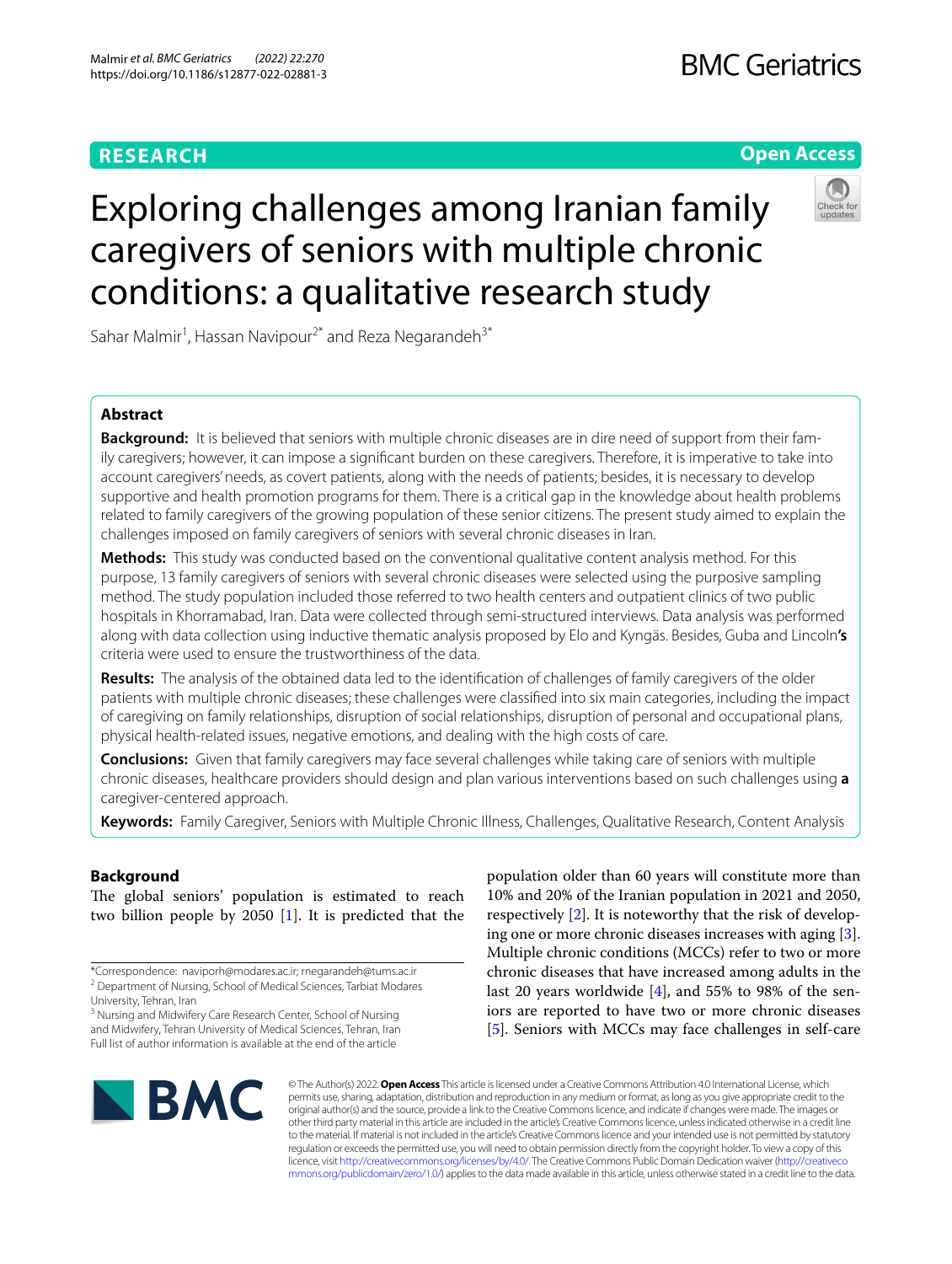interventions  $[3]$  $[3]$ . These people often suffer from physical and mental problems that lead to further complexity in providing care [[6\]](#page-11-2). Such senior residents are more likely to experience medical and pharmaceutical complications [[7\]](#page-11-3). Furthermore, there will be numerous adverse consequences due to frequent MCCs, for instance, higher reference to healthcare providers, lower quality of life, as well as more frequent hospitalization and even morbidity [[4\]](#page-11-0). Finally, having MCCs can impair patients' ability to adhere to treatment and conduct self-care interventions, which increases their dependence on family caregivers and the likelihood of adverse health outcomes [\[7](#page-11-3), [8\]](#page-11-4).

Family caregivers can only provide up to 80% of the required care to seniors with MCCs in the community, and they are also responsible for the majority of the costs and shoulder the related burden  $[4, 8]$  $[4, 8]$  $[4, 8]$  $[4, 8]$ . The existing research evidence shows that the seniors usually prefer to receive care at home, which is in line with the government's plan to hand over caregiving responsibilities to families at home  $[8]$  $[8]$ . As a result, the formal medical duty has shifted from caregiving experts such as nurses and physicians to family caregivers. Family caregivers take responsibility for most of the care tasks (from personal care to medical care) to seniors with MCCs in the community; besides, complimentary services are provided for 1–2 h per week by the health care system. Consequently, caregiver strain is a growing concern  $[8]$  $[8]$ . There are various pressures on caregivers, such as helping patients in daily life activities, managing multiple appointments with health care professionals in diferent locations, and helping patients adhere to multiple and complicated medication regimens. Such a heavy burden may put much pressure on caregivers [[9\]](#page-11-5). Caregivers for seniors with MCCs may experience a signifcant caregiving burden due to changes in their roles and responsibilities [\[4](#page-11-0)]. Caregivers' burden refers to "the ongoing impact of providing care for a dependent, seniors, relative with a disability or some type of deterioration" that threatens the caregiver's physical and mental health, family relationships, occupation, and financial status  $[10]$  $[10]$ . Family caregivers experience overwhelming pressure by providing care to seniors with MCCs and feel undervalued and under-supported by the health care system  $[4]$  $[4]$ . Therefore, such caregivers may not be able to continue their role. If no other family members or friends can take responsibility for care, the seniors may need to be admitted to a long-term care center or nursing home, which will incur high costs on medical systems [[11](#page-11-7)].

As a family-oriented society with strong traditional conventions, most of Iranians believe that it is heavenly to support and take care of the older members of the family at home [\[12](#page-11-8)]. Nonetheless, some studies investigated the home caregiving conditions and concluded that the seniors might experience poor healthcare services at home because of the shortage of medical devices and the lack of proper support and healthcare systems [\[12](#page-11-8)]. Moreover, the health system in Iran may not be able to provide efficient, necessary, and durable healthcare services to a large number of senior citizens. Consequently, they are more likely to receive long-term healthcare services from family caregivers. In addition, there is a lack of long-standing health insurance in Iran  $[13]$  $[13]$ . Throughout the caregiving process, caregivers may experience stress and burden due to vigorous care activities; it can negatively afect their physical, mental, and social lives that lead to the reduction of their quality of life [[14\]](#page-11-10). A meta-analysis of the physical and mental health efects of caregiving has concluded that there is a higher level of depression and physical health problems among caregivers compared to non-caregivers [\[15\]](#page-11-11). Irfan et al. found that about 46% of participants reported adverse impact of caregiving on their lives. Moreover, there was a negative relationship between daily activities such as sleeping, eating, as well as exercising, and care in the majority of participants (65%). In addition, providing care could have undesirable impacts on physical (40.8%), psychological (47.8%), family (48.5%), occupational (51.3%), and social  $(53%)$  aspects of life  $[16]$  $[16]$ .

There is a difference between caregiving burden and family caregiver's challenges. The burden on caregivers refers to complicated reactions to caregiving experienceinduced stressors such as emotional, physical, social, fnancial, and psychological factors [[17](#page-11-13)]. On the other hand, the overwhelming and anxiety-provoking challenges (e.g., sleeplessness, isolation, time management, fnancial issues, hopelessness, stress, and losing privacy) while taking care of the patients at home are likely to pressure family caregivers [[18](#page-11-14)]. Consequently, the caregiving burden may reflect the inappropriate decisions to resolve such challenges [\[19\]](#page-11-15). Even though the caregiving burden has been investigated widely pertinent to senior citizens with MCCs, there is scarce research on family caregivers' challenges in the literature.

Some studies have been conducted on the experiences of family caregivers supporting seniors with MCCs. In order to explore the defnition of providing care for patients with MCCs, Peacock et al. [\[20](#page-11-16)] found that family caregivers are faced with life-on-hold challenges due to the demand for care, feeling of isolation, and making all decisions regarding the management of older residents' diseases [[20\]](#page-11-16). Kuluski et al. [\[21](#page-11-17)] also examined patient care objectives from diferent perspectives, such as seniors with MCCs, their family caregivers, and family physicians. In general, common objectives were to maintain patients' functional independence and manage their functional symptoms or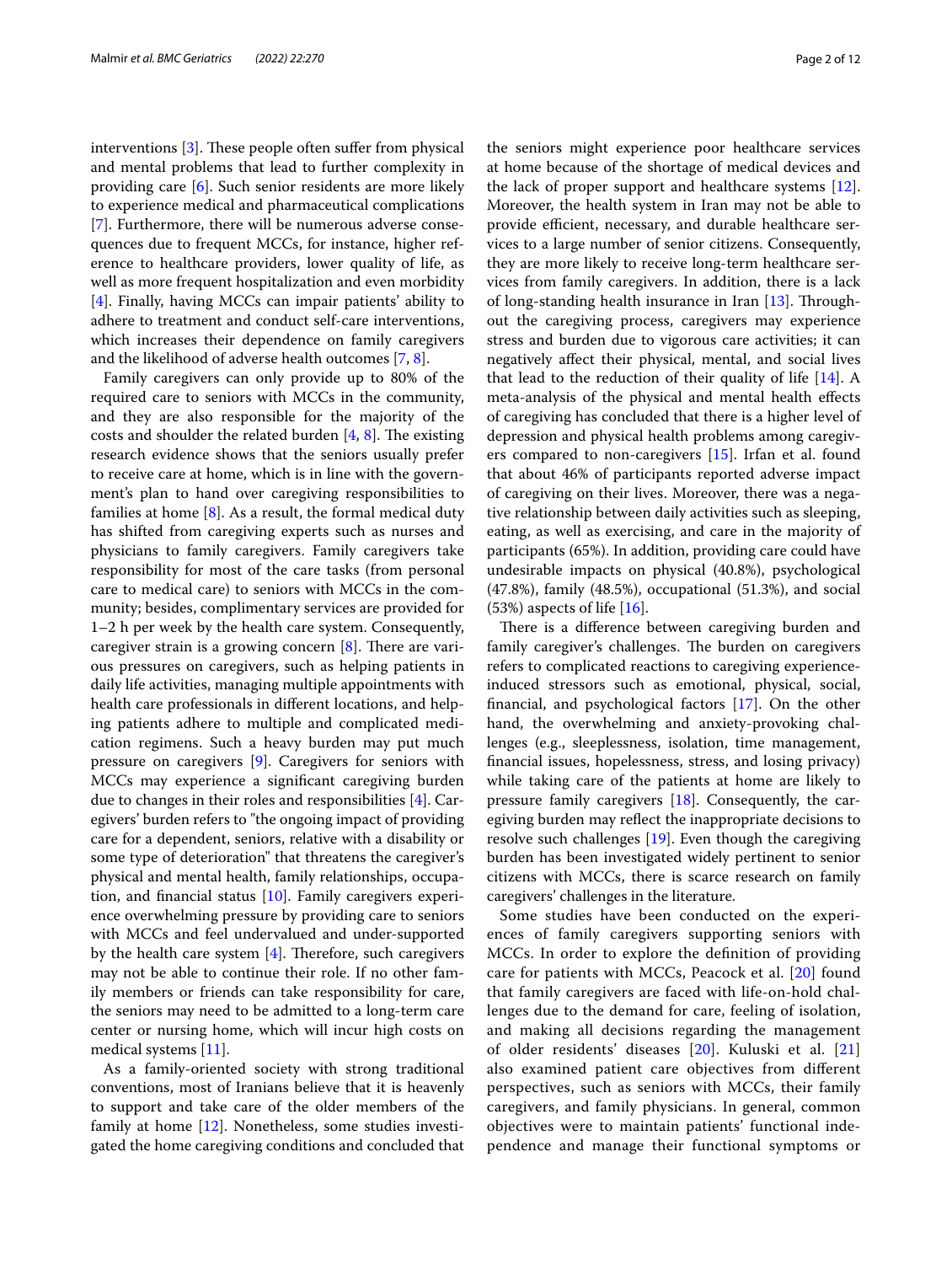challenges [[21](#page-11-17)]. Giovannetti et al. [[22\]](#page-11-18) indicated that increasing health care task difficulty is associated with an increase in stress and depression among caregivers of seniors with MCCs [[22\]](#page-11-18). Moreover, Ploeg et al. [\[4](#page-11-0)] investigated the experience of managing MCCs in the community from the seniors, family caregivers, and health care providers' perspective reflecting difficult, tedious, and complicated care; planning medication and physician appointments; being split into pieces; adhering to physicians' prescription; relying on family members and friends; as well as difficulty in accessing outside support [\[4](#page-11-0)]. Williams et al. [[8\]](#page-11-4) concluded that providing care had an impact on caregivers' work, family, and health. Participants claimed that it was difficult to manage a job with the right to care and respective tasks. They have experienced a loss of intimacy and growing family conficts due to the demand for care; in addition, their health status declined because of the physical and emotional demands of providing care for seniors with MCCs. These researchers asserted that age, ethnicity, employment status, geography, social interactions, and immigration status could afect life care experience [\[8\]](#page-11-4). Finally, Gill et al. [\[23\]](#page-11-19) concluded that caregivers had reported various challenges regarding the system (long waiting time, poor communication, & poor treatment coordination) and patients (care management). They were also faced with challenging decision-making while providing medical care to seniors with MCCs [[23](#page-11-19)].

All of these studies have been conducted in the Canadian context. Most of these studies focused on caregivers' challenges in managing seniors with MCCs. It might be unlikely to generalize the fndings of previous studies to the Iranian community given that the family caregivers of the older residents would confront various challenges that are sometimes culture-specifc and situation-specifc. Some studies have highlighted the caregiving burden on family caregivers for such patients; nonetheless, the present study aims to investigate the infuence of this burden on diferent dimensions of their lives. Hence, the following research question is proposed: "What challenges do family caregivers of senior citizens with MCCs experience concerning diferent dimensions of their lives?" Although the analysis of the experience of providing care for seniors with MCCs and its impact on the daily life of family caregivers requires the implementation of a qualitative method, the literature review indicates that it has been disregarded in this context.

Meanwhile, the existing body of research in developing countries has explored the caregiving situation where the older person is dealing with a single problem, not multiple problems. There is no study on the experiences of family caregivers of seniors with MCCs in developing countries such as Iran; thus, it is imperative to conduct a qualitative study. The findings of the present study can provide important information to facilitate the development of innovative interventions based on caregivers' challenges using a caregiver-centered approach.

### **Methods**

#### **Study design**

This study was conducted using the conventional content analysis (CCA) approach, which facilitates obtaining participants' information directly; hence, no predetermined attitudes are required. The results of the content analysis are primarily derived from the participants' distinctive and authentic perceptions [\[24](#page-11-20)]. In this way, CCA is a suitable approach to explain the challenges imposed to family caregivers of seniors with several chronic diseases in Iran.

#### **Setting and sample**

The present study was conducted in Khorramabad, Iran, in 2019–2020. Participants included 13 family caregivers of seniors with MCCs who were selected based on purposive sampling from two health centers and outpatient clinics of two state hospitals in Khorramabad. For this purpose, the following inclusion criteria were taken into account: 1- Family caregivers of seniors with multiple chronic diseases who need constant care by their family members; 2- Willingness to participate in the study; 3- Having at least three months of experience in patient care; 4- Being able to communicate, and; 5- Having no history of severe physical illness or known mental disorders. Besides, participants were allowed to leave the study at any stage.

Having obtained necessary permissions, the researcher referred to the health centers to select the study participants. At frst, the objectives of the study were explained. Then, the electronic health profiles, including the list of the senior citizens with MCCs (their name, contact number, and the type of the disease), were reviewed for eligible participants. The researcher also had access to their family caregiver's contact information, and these caregivers were contacted to ensure the older resident were currently receiving caregiving services at home. Since the present study requires a minimum of three months of home caregiving as the inclusion criteria for the caregivers, the family caregivers were asked about the duration of the older patients' care needs. After obtaining written informed consent, the eligible caregivers were interviewed. It is also noteworthy that the majority of caregivers from the health centers entered the study,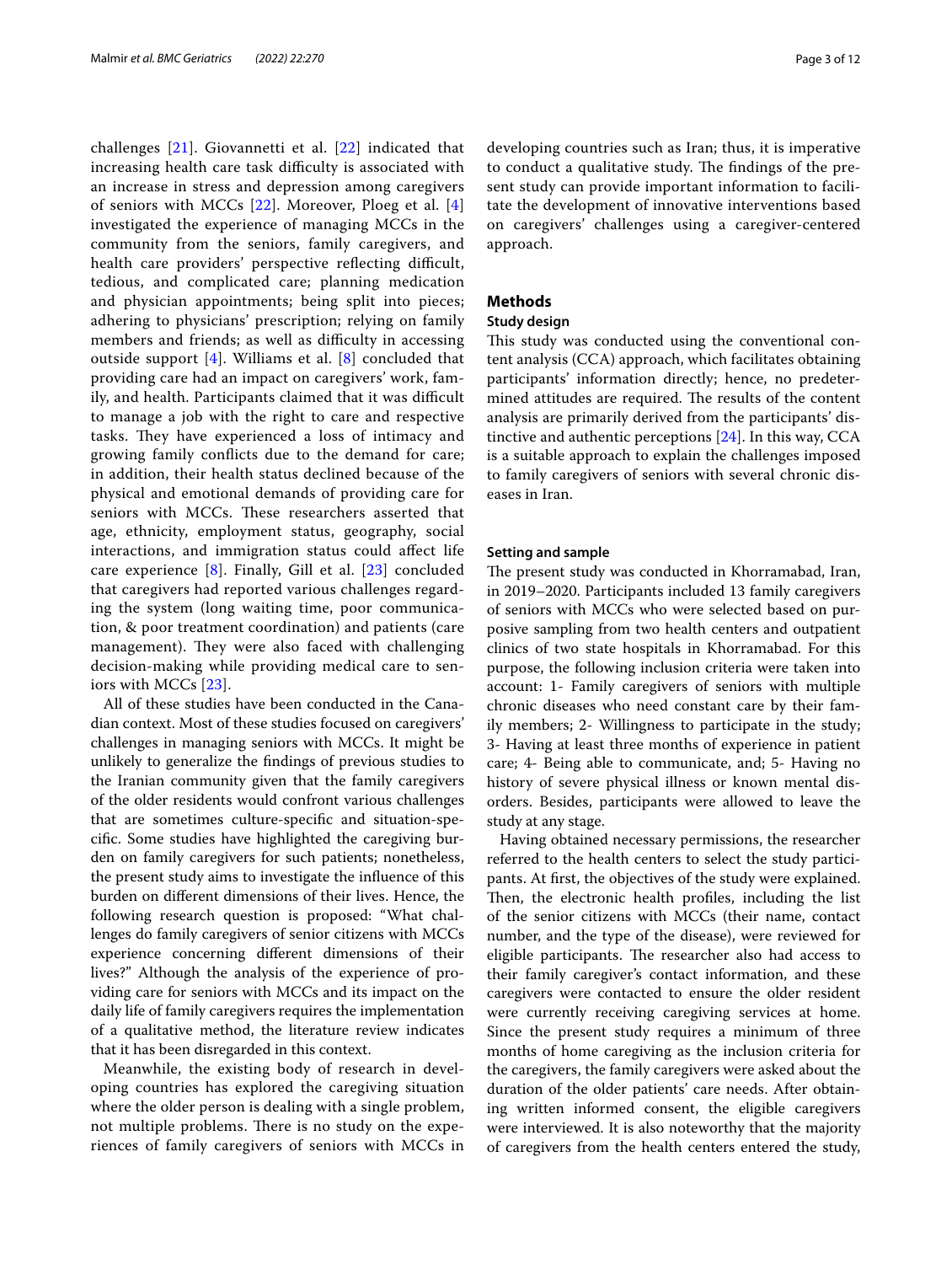along with three more participants from an outpatient healthcare center.

#### **Ethical consideration**

The proposal of this study was reviewed and approved by the Ethics Committee of Tarbiat Modares University (no: IR.MODARES.REC.1398.045). After obtaining the required permission from the Ethics Committee, the interviews were conducted. Participants were informed about the objectives and signifcance of the study, and then informed consent was obtained to record the interviews. They were also ensured about the confidentiality of data and their right to leave the study at any moment.

#### **Data collection and procedure**

Semi-structured interviews were used to collect the data. Interviews were conducted individually in the caregiver's house or workplace, and were recorded using a tape recorder. The interview would begin with the following questions: "Explain the experience of the daily care for your patient?", "Has it afected your daily life routines?", and "What problems have you experienced due to providing care?". Then, the researchers would ask followup questions based on participants' answers, such as "Please explain more", "What did you mean? ", or "Give an example". Eventually, they were asked to comment on any remaining issues. The interview would take an average of 40 min. Interviews continued until data saturation was reached. Consequently, data saturation was obtained after the tenth interview in the present study, but three more interviews were conducted to ensure the adequacy of sampling.

#### **Data analysis**

Units of analysis contained each transcript of the interviews. Then, each interview was reviewed several times according to the model proposed by Elo and Kyngäs [\[25](#page-11-21)], and then data analysis was performed using an inductive approach after the data made sense. Important paragraphs were highlighted and summarized through reading line by line and were divided into meaning units. Each meaning unit was assigned a code. In the next step, the codes indicating a particular subject were integrated into a sub-category. Finally, the main categories were formed by comparing the subcategories.

#### **Rigor of research**

The proposed criteria by Guba and Lincoln  $[26]$  $[26]$  were used to obtain the trustworthiness of the data. In order to ensure the credibility of data collection, the researcher was entirely engaged with the data for a long time to perform constant analyses and comparisons. Then, incomprehensible sentences were resent to the participants for further clarifcation (member check). Dependability was achieved through quick transcription after reviewing the extracted interviews, codes, and categories by research team members. In order to confrm conformability, peer check and external check were used to ensure if they had similar interpretations from the extracted results. It is noteworthy that the researcher attempted to disregard his assumptions in the process of data collection and analysis. Transferability of data was sought through diversity in sampling as well as the demonstration of participants' characteristics, method of data collection, and analysis; it can also help other scholars follow the research procedure.

#### **Results**

In the present study, most of the caregivers were female (*n*=10), and 6 participants were seniors' daughters. Most of them  $(n=9)$  provided care for over 12 h a day. All the family caregivers, except one case, reported more than three years of constant care for seniors (Table [1\)](#page-4-0). Most of the older residents were male patients aged between 61 and 84 years (Table [2](#page-5-0)). The analysis of the collected data led to a total of 263 primary codes; however, after reviewing and removing duplicated or overlapping codes using multiple reductions, 98 primary codes remained. Then, they were classifed into 18 subcategories and 6 main categories, including the impact of caregiving on family relationships, disruption of social relationships, disruption of personal and occupational plans, physical health-related issues, negative emotions, and dealing with high costs of care (Table [3\)](#page-6-0).

#### **1‑ The impact of caregiving on family relationships**

Participants in this study had to spend much time with the seniors to provide care for them, which would often lead to overlooking their spouse and children. Accordingly, family caregivers may not have enough time or physical and mental energy to pay attention to their spouses and children. Providing care for the seniors has kept family members apart from each other, and there has been a lot of struggles and tensions among family members that has diminished life enjoyment.

The burdensome caregiving activities lead to weariness and boredom. Hence, family caregivers may spend less time proclaiming their love toward their spouses and engaging in recreational activities with their partners that threatens their conjugal life and develops incompatibilities accordingly. Consequently, married caregivers are likely to experience cold and inefficient marital relationships. Furthermore, taking care of older residents at home results in continuous struggles as well as physical and emotional failure in married life. It may also impose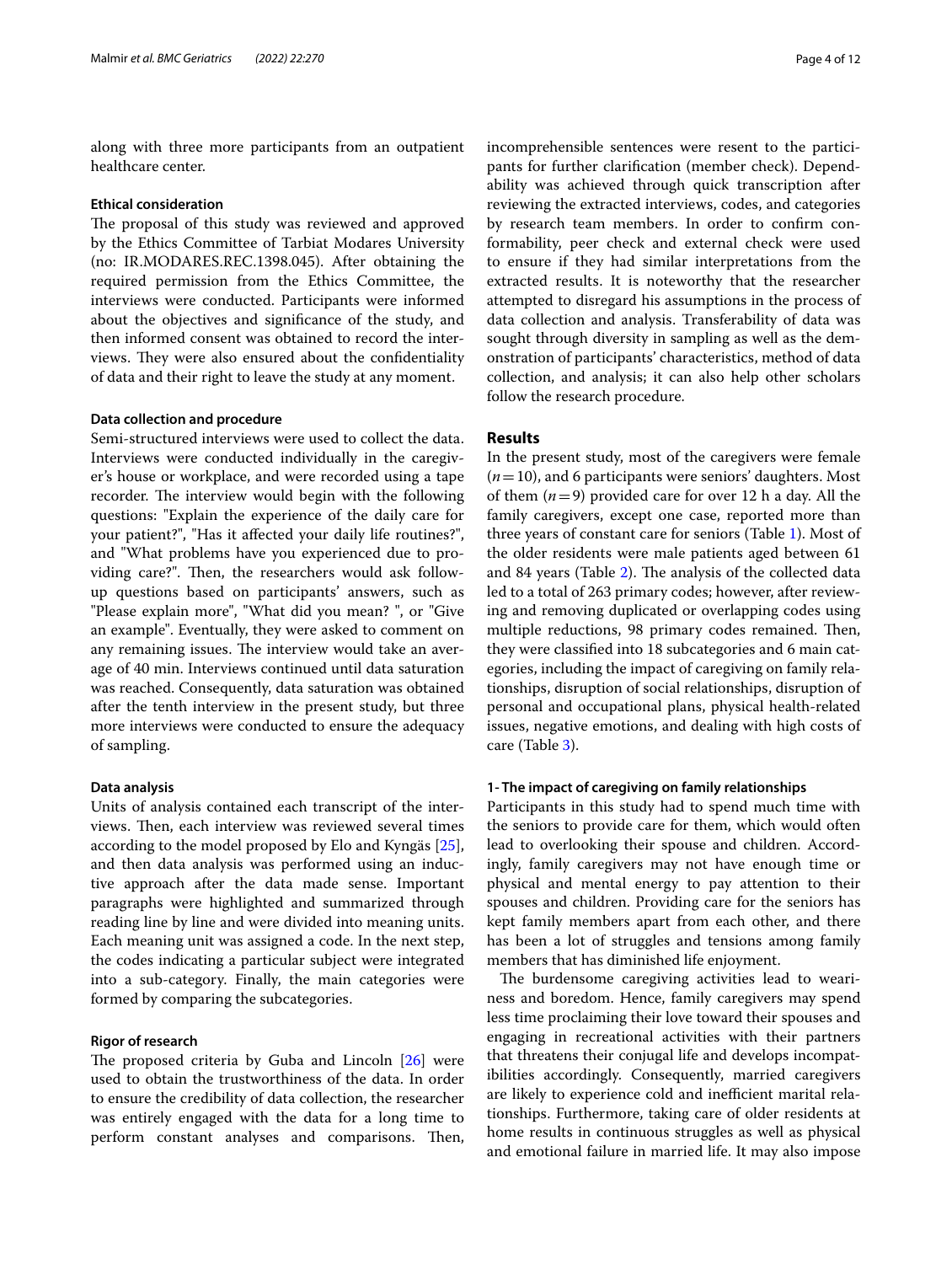| Undergraduate<br>Undergraduate<br>Age Marriage Education<br>Graduate<br>Graduate<br>Graduate<br>Graduate<br>Graduate<br>Graduate<br>Illiterate<br>Illiterate<br>Illiterate<br>Divorced<br>Married<br>Married<br>Married<br>Married<br>Married<br>Married<br>Married<br>Single<br>Single<br>Single<br>57<br>50<br>39<br>50<br>56<br>39<br>39<br>52<br>38<br>8<br>51<br>Female<br>Female<br>Female<br>Female<br>Female<br>Female<br>Female<br>Female<br>Male<br>Male<br>Male<br>ŠěX<br>P <sub>10</sub><br>$\overline{P}$<br>P3<br>9d<br>$_{\rm{p}}^{\infty}$<br>PQ.<br>$\mathbb{R}$<br>24<br>P5<br>ò | Residence Occupation   |                             |                           |           |                  |                                       |                                        |
|----------------------------------------------------------------------------------------------------------------------------------------------------------------------------------------------------------------------------------------------------------------------------------------------------------------------------------------------------------------------------------------------------------------------------------------------------------------------------------------------------------------------------------------------------------------------------------------------------|------------------------|-----------------------------|---------------------------|-----------|------------------|---------------------------------------|----------------------------------------|
|                                                                                                                                                                                                                                                                                                                                                                                                                                                                                                                                                                                                    |                        | <b>Disease</b><br>Relation  | Economic status Care time |           | Duration of care | others<br>오유<br>1<br>1<br>1<br>1<br>1 | Taking care<br>(patients)<br>of others |
|                                                                                                                                                                                                                                                                                                                                                                                                                                                                                                                                                                                                    | Employee<br>Urban      | $\frac{1}{2}$<br>Son        | Average                   | Over 12 h | Over 3 years     | Yes                                   | Yes                                    |
|                                                                                                                                                                                                                                                                                                                                                                                                                                                                                                                                                                                                    | Household<br>Urban     | Yes<br>Daughter-<br>in-law  | $\geq$                    | Over 12 h | Over 3 years     | $\frac{1}{2}$                         | $\frac{1}{2}$                          |
|                                                                                                                                                                                                                                                                                                                                                                                                                                                                                                                                                                                                    | Household<br>Urban     | Yes<br>Daughter-<br>$m = 1$ | $\geq$                    | Below 6 h | Over 3 years     | $\frac{1}{2}$                         | $\frac{1}{2}$                          |
|                                                                                                                                                                                                                                                                                                                                                                                                                                                                                                                                                                                                    | Household<br>Urban     | $\frac{1}{2}$<br>Spouse     | Average                   | Over 12 h | Over 3 years     | $\frac{1}{2}$                         | Yes                                    |
|                                                                                                                                                                                                                                                                                                                                                                                                                                                                                                                                                                                                    | Jobless<br>Urban       | Yes<br>Daughter             | Average                   | Over 12 h | Over 3 years     | $\frac{0}{2}$                         | $\frac{1}{2}$                          |
|                                                                                                                                                                                                                                                                                                                                                                                                                                                                                                                                                                                                    | Self-employed<br>Urban | Yes<br>Son                  | High                      | Over 12 h | Over 3 years     | $\frac{1}{2}$                         | Yes                                    |
|                                                                                                                                                                                                                                                                                                                                                                                                                                                                                                                                                                                                    | Self-employed<br>Urban | $\frac{1}{2}$<br>Daughter   | Average                   | $6 - 12h$ | Over 3 years     | $\frac{1}{2}$                         | $\frac{1}{2}$                          |
|                                                                                                                                                                                                                                                                                                                                                                                                                                                                                                                                                                                                    | Household<br>Urban     | $\frac{1}{2}$<br>Daughter   | Average                   | Over 12 h | Over 3 years     | Yes                                   | Yes                                    |
|                                                                                                                                                                                                                                                                                                                                                                                                                                                                                                                                                                                                    | Household<br>Urban     | Yes<br>Spouse               | Average                   | Over 12 h | 1 to 3 year      | $\frac{1}{2}$                         | $\geq$                                 |
|                                                                                                                                                                                                                                                                                                                                                                                                                                                                                                                                                                                                    | Jobless<br>Urban       | $\frac{1}{2}$<br>Daughter   | Average                   | $6 - 12h$ | Over 3 years     | $\frac{1}{2}$                         | $\frac{1}{2}$                          |
|                                                                                                                                                                                                                                                                                                                                                                                                                                                                                                                                                                                                    | Employee<br>Urban      | Yes<br>Son                  | Average                   | Below 6 h | Over 3 years     | Yes                                   | $\frac{1}{2}$                          |
| Graduate<br>Married<br>$\frac{1}{4}$<br>Female<br>P <sub>12</sub>                                                                                                                                                                                                                                                                                                                                                                                                                                                                                                                                  | Employee<br>Urban      | $\frac{1}{2}$<br>Daughter   | Good                      | Over 12 h | Over 3 years     | $\frac{1}{2}$                         | $\frac{1}{2}$                          |
| Graduate<br>Married<br>35<br>Female<br>P13                                                                                                                                                                                                                                                                                                                                                                                                                                                                                                                                                         | Employee<br>Urban      | $\frac{1}{2}$<br>Daughter   | Good                      | Over 12 h | Over 3 years     | Yes                                   | $\frac{1}{2}$                          |

<span id="page-4-0"></span>

| ייי היי המוז<br>١                    |
|--------------------------------------|
| $+20$<br>i                           |
| 5<br>しっとしょう アート・ファー<br>$\frac{1}{2}$ |
| ţ                                    |
|                                      |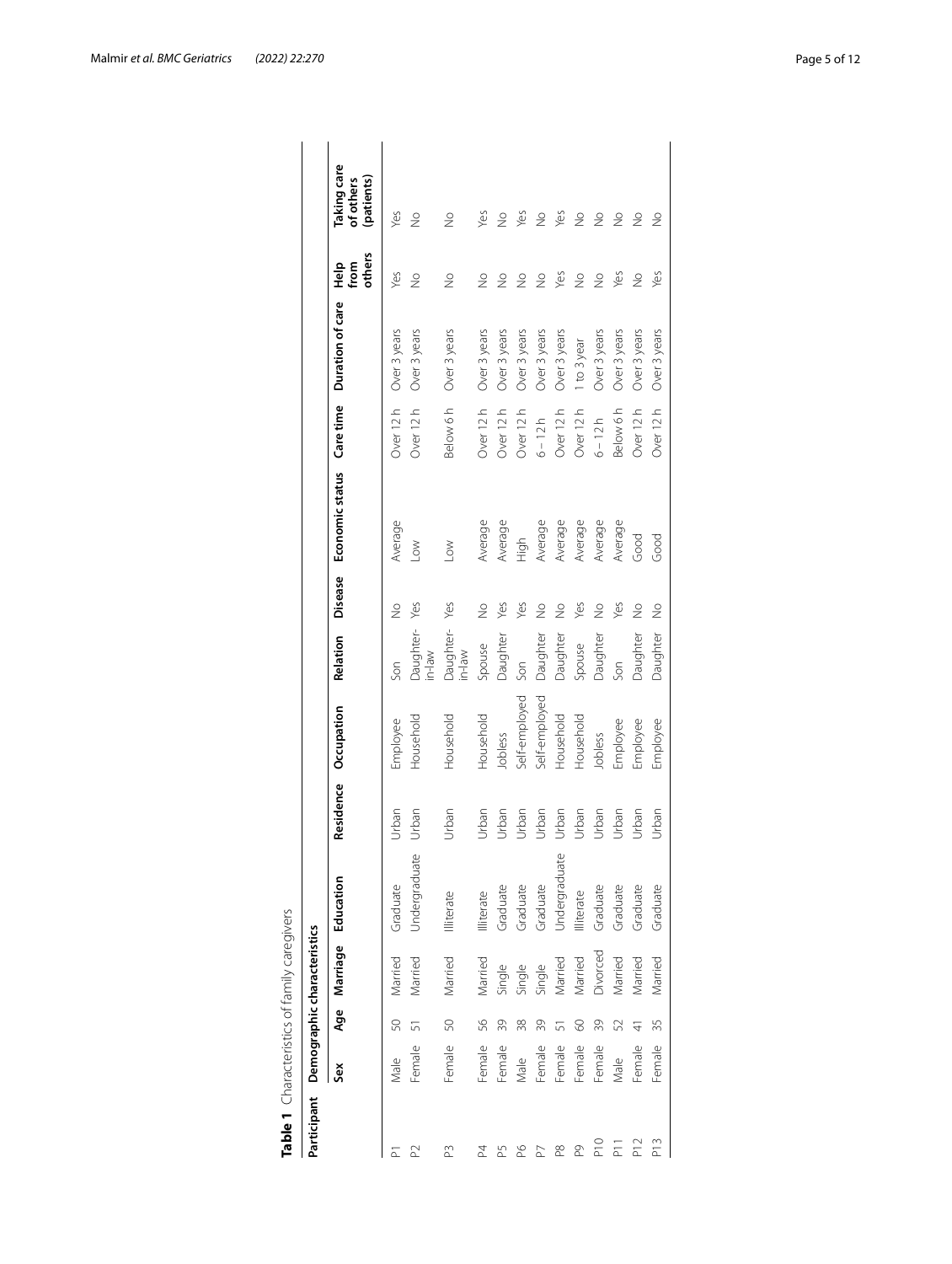| Table 2 Characteristics of older adults |        |                     |                             |                       |           |            |                                                |                                  |                                      |                                       |                                                                             |
|-----------------------------------------|--------|---------------------|-----------------------------|-----------------------|-----------|------------|------------------------------------------------|----------------------------------|--------------------------------------|---------------------------------------|-----------------------------------------------------------------------------|
| Older adults                            |        |                     | Demographic characteristics |                       |           |            |                                                |                                  |                                      |                                       |                                                                             |
|                                         | Sex    | Age                 | Marriage                    | Education             | Residence | Occupation | during the past<br>Hospitalization<br>3 months | Family life                      | The number<br>of chronic<br>diseases | with chronic<br>Diagnosis<br>diseases | Chronic diseases                                                            |
| <b>DA1</b>                              | Female | $\approx$           | Widowed Illiterate          |                       | Urban     | Household  | Yes                                            | With children                    | $\sim$                               | 1 to 5 year                           | Kidney disease and bone<br>narrow cancer                                    |
| <b>CKO</b>                              | Female | 80                  | Widowed                     | Illiterate            | Urban     | Household  | $\frac{1}{2}$                                  | With children                    | 3 or more                            | Over 10 years                         | Diabetes, hypertension,<br>and stroke                                       |
| OA3                                     | Female | 74                  | Widowed Illiterate          |                       | Urban     | Household  | Yes                                            | With children                    | $\sim$                               | Over 10 years                         | Diabetes and hyperten-<br>sion                                              |
| OA4                                     | Male   | 66                  | Married                     | Undergraduate         | Urban     | Retired    | $\frac{1}{2}$                                  | With wife and children 3 or more |                                      | Over 10 years                         | sion, and cardiovascular<br>Diabetes, hyperten-<br>disease                  |
| OA5                                     | Female | $\odot$             | Widowed                     | Illiterate            | Urban     | Household  | Yes                                            | With children                    | 3 or more                            | Over 10 years                         | Diabetes, hypertension,<br>and pulmonary disease<br>cardiovascular, kidney, |
| OA6                                     | Male   | $\odot$             | Married                     | Diploma               | Urban     | Retired    | Yes                                            | With wife and children 3 or more |                                      | Over 10 years                         | sion, cardiovascular and<br>Diabetes, hyperten-<br>kidney disease           |
| <b>OA7</b>                              | Female | $\odot$             |                             | Widowed Undergraduate | Urban     | Household  | Yes                                            | With children                    | 3 or more                            | Over 10 years                         | Diabetes, hypertension,<br>cardiovascular disease                           |
| OA8                                     | Male   | $\frac{8}{3}$       | Married                     | Undergraduate         | Urban     | Retired    | $\frac{1}{2}$                                  | With wife                        | 3 or more                            | 1 to 5 year                           | Alzheimer, and Parkinson<br>Cardiovascular disease,                         |
| <b>OA9</b>                              | Male   | $\overline{\wedge}$ | Married                     | Illiterate            | Urban     | Retired    | Yes                                            | With wife and children 3 or more |                                      | 1 to 5 year                           | sion, cardiovascular and<br>Diabetes, hyperten-<br>kidney disease           |
| <b>OA10</b>                             | Male   | $\mathcal{Q}$       | Married                     | Illiterate            | Urban     | Retired    | $\frac{1}{2}$                                  | With wife and children 3 or more |                                      | Over 10 years                         | Diabetes, cardiovascu-<br>lar disease, hepatitis,<br>Parkinson              |
| OA11                                    | Female | 68                  | Married                     | Illiterate            | Urban     | Household  | Yes                                            | With wife                        | $\sim$                               | Over 10 years                         | Diabetes and hyperten-<br>sion                                              |
| <b>OA12</b>                             | Male   | $\otimes$           | Married                     | Undergraduate         | Urban     | Retired    | Yes                                            | Alone                            | 3 or more                            | 1 to 5 year                           | stroke, and gastric cancer<br>Diabetes, hypertension,                       |
| <b>OA13</b>                             | Male   | $\overline{6}$      | Married                     | Diploma               | Urban     | Retired    | Yes                                            | With wife and children           | $\sim$                               | 1 to 5 year                           | Diabetes and hyperten-<br>sion                                              |

<span id="page-5-0"></span>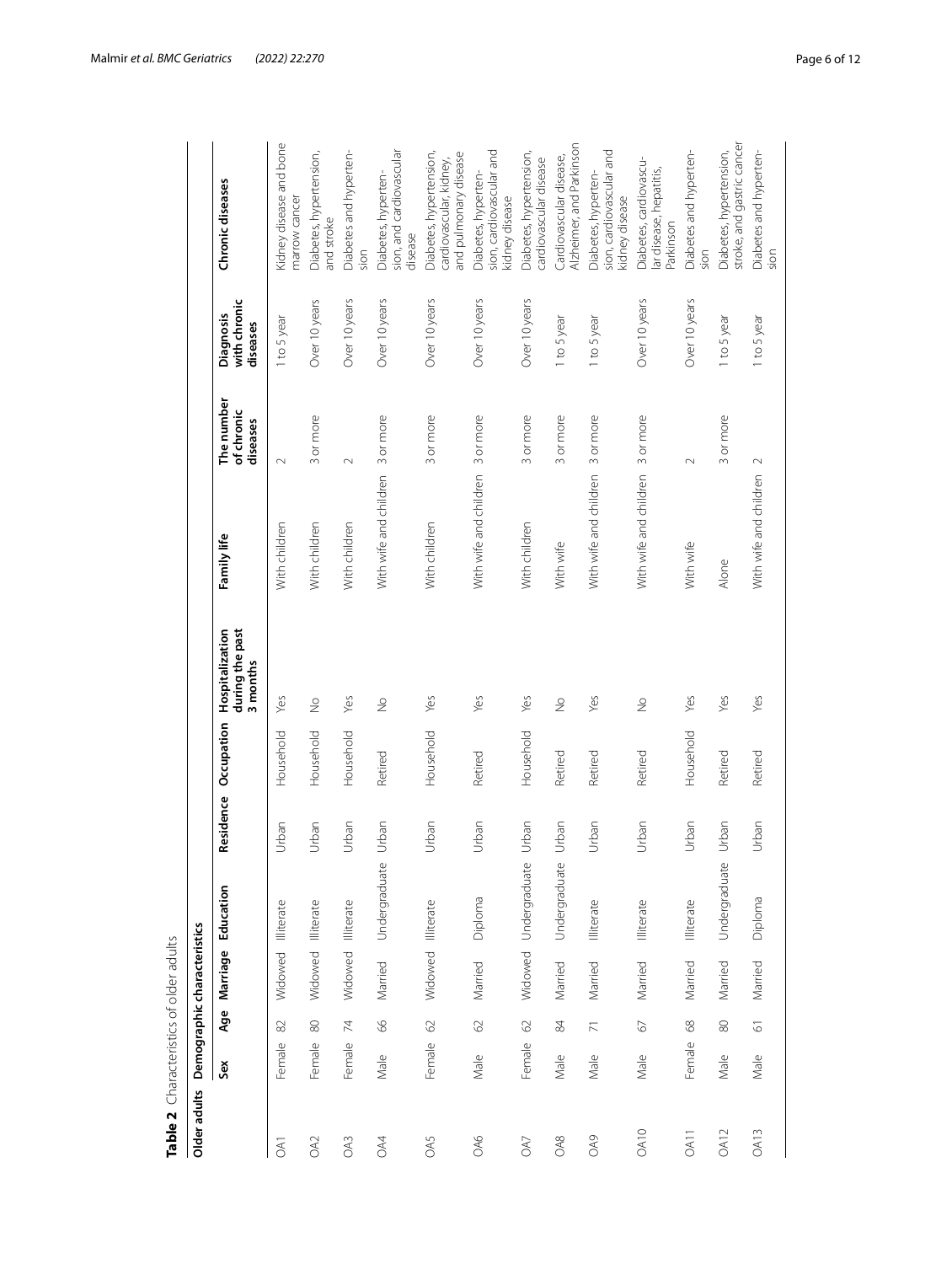<span id="page-6-0"></span>**Table 3** Challenges in Iranian Family Caregivers of Older Adults with MCCs

| main categories                                  | Sub-categories                                                     |
|--------------------------------------------------|--------------------------------------------------------------------|
| The impact of caregiving on family relationships | Declined conjugal relationship                                     |
|                                                  | Ignoring their own children's needs                                |
|                                                  | Children incompatibility                                           |
|                                                  | Impaired emotional atmosphere                                      |
| Disruption of social relationships               | Limited activities and social interactions                         |
|                                                  | Declined contribution to community conven-<br>tions and activities |
| Disruption of personal and occupational plans    | Full-time engagement                                               |
|                                                  | Care-Job conflicts                                                 |
|                                                  | Disregarding themselves                                            |
|                                                  | Interference in routine life                                       |
| Physical health-related issues                   | Changes in sleeping patterns due to caregiving                     |
|                                                  | Physical problems                                                  |
| Negative emotions                                | Being depressed                                                    |
|                                                  | Being anxious                                                      |
|                                                  | Disappointment with the seniors' recovery                          |
|                                                  | Psychological distress                                             |
| Dealing with the high costs of care              | Costly medicine and equipment                                      |
|                                                  | Costly professional care                                           |
|                                                  |                                                                    |

strict limitations in spending time with children and meeting their immediate needs (e.g., medical, emotional, and educational needs), which can exacerbate the fghts and disputes at home and create anger and anxiety in the family.

*"Tis new situation has afected my relationship*  with my husband, but you cannot complain. The *conjugal relationship declines …., we cannot spend enough time together." (Participant No. 3, the senior's daughter-in-law)*

*"We usually disregard our children since my wife and I are busy taking care of my mother". (Participant No. 1, the senior's son)*

*"My daughter sometimes gets angry and argues with us because we have to stay home most of the time; even though we know she is often right, we decide to ignore her wishes to control her expectations". (Participant No. 2, the senior's daughter-in-law)*

"The home atmosphere is not happy ... there is much *negative energy … and my family constantly complain to me because I am the only one who took on this responsibility" (Participant No. 2, the senior's daughter-in-law)*

#### **2‑ Disruption of social relationships**

Humans are social creatures who wish to connect to other people as well as organizations in the community. Individuals need to build relationships with others. For instance, they would tend to attend social, sports, and science events, take part in family and friends gatherings, and communicate with peers. Caregivers have stated that the process of providing care for the seniors has reduced social contact with friends and relatives due to imposing time (time-consuming care) and location constraints (forced to stay with the senior citizens); in addition, this reduction has led to the exclusion of social activities such as tourism, pilgrimage, and education. A large number of family caregivers go to work, and they cannot leave their job because of the high expenses of caregiving procedures. As a result, they need to spend most of their time either at work or at the older person's bedside, and they may have very limited time for social events. Taking care of the senior citizens with MCCs imposes a more signifcant burden on family caregivers because these patients are mostly incapable of performing their daily life activities by themselves. Consequently, the amount of pressure introduced by the long and tiring hours of caregiving will substantially afect and restrict family caregivers' social lives.

*"My relationship with my relatives and friends has decreased significantly. They usually go out, but I can only have a distant relationship with them. However, I should say that they sometimes visit me." (Participant No. 10, the senior's daughter) "I want to go on a pilgrimage to Karbala, or I want to take a trip with my family, but I cannot leave home". (Participant No. 2, the senior's daughter-in-law)*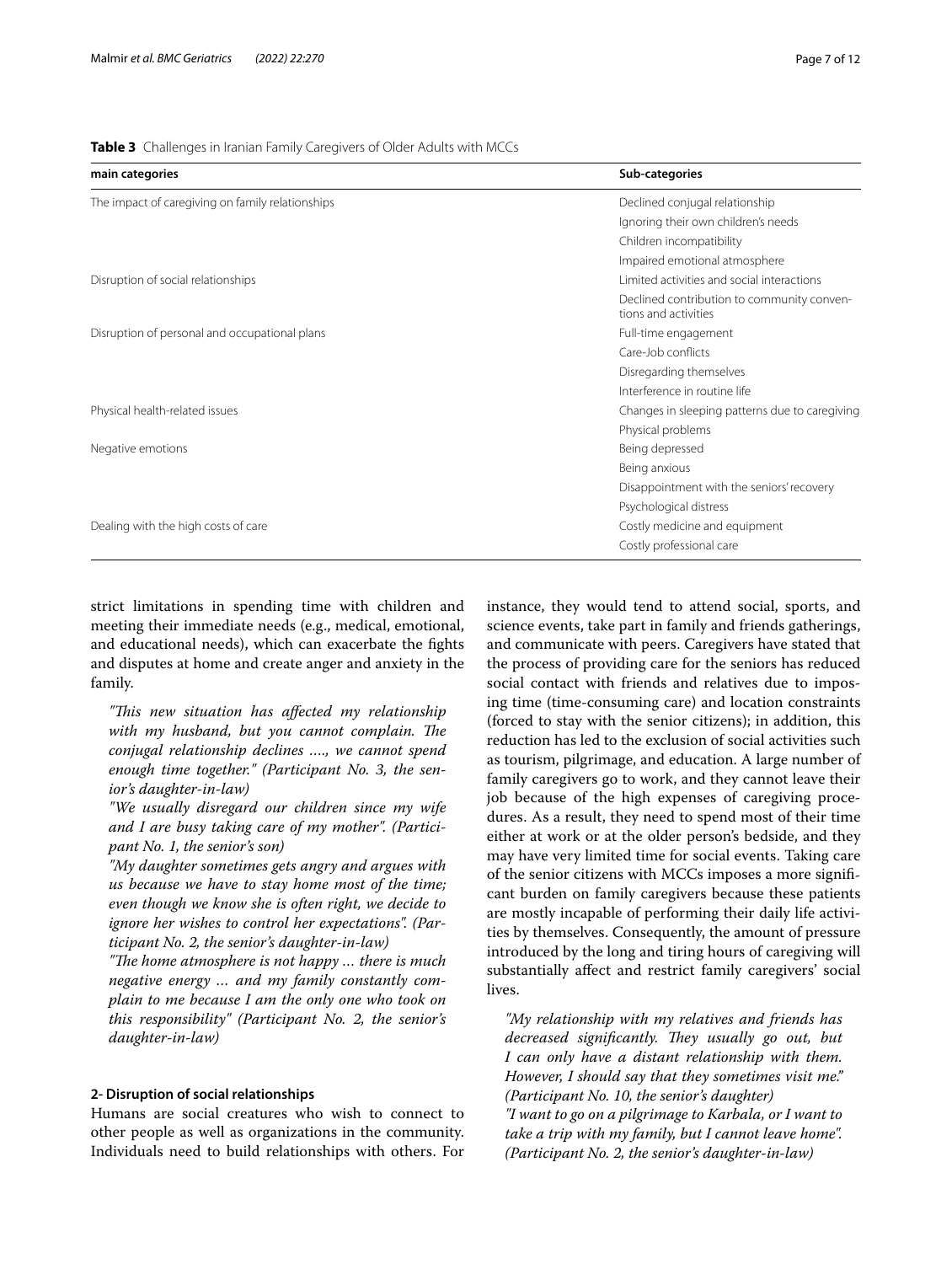*"Taking care of my father was a big obstacle for me' I could not continue my education" (Participant No. 13, the senior's girl)*

#### **3‑ Disruption of personal and occupational plans**

People have various goals in their personal lives and plan to accomplish such goals concerning the priorities; nevertheless, taking care of the seniors leads to the prioritization of seniors' needs over their own goals. Caregivers asserted that accepting the role of a caregiver has afected their personal and occupational goals and plans. The wide range of tasks requires caregivers to spend most of their valuable daily time providing care. In other words, older residents with MCCs may seek constant support, and it is relatively impossible for family caregivers to leave them alone. Hence, they need to prioritize the patient's demands over their own needs and lives. Family caregivers should plan their daily or weekly schedule according to the older person's healthcare demands, which results in ignoring personal desires and plans for an extended period. Moreover, employed caregivers had to reduce their working hours and limit their occupational objectives to take care of the seniors efficiently. Besides, discrepancies in occupational duties and the lack of focus while performing work-related tasks may inevitably cause career drawbacks.

*"I have to wake up at seven in the morning to inject insulin to my husband. I should give him the medicine, change his clothes, prepare food, and inject insulin again. This is a routine day for me ... and I can no longer do my own chores". (Participant No. 9, the senior's spouse)*

*"I am worried about my parents. I am 38 years old, and I am not married. I imagine if I get married, I may not be able to take care of them". (Participant No. 6, the senior's son)*

*"I have to adapt to this situation … I have to adjust my schedule so that I can take care of my father's afairs". (Participant No. 10, the senior's daughter) "Before my parents' illness, I used to have several international business trips. But I have to cancel all my trips abroad because I need to take care of them". (Participant No. 6, the senior's son)*

#### **4‑ Physical health‑related issues**

It is crucial to have enough and regular rest to promote physical health. Family caregivers are forced to disturb their regular sleeping routine because the seniors sometimes need help during the night. Sometimes, caregivers cannot sleep well due to the fear of any possible problems for the seniors, leading to daily weariness and exhaustion. Participants in the present study claimed that the seniors need to be relocated for health care and treatments, which has caused chronic pain in muscles, joints and, bones. Caregivers have also experienced other physical problems such as physical fatigue, headache, and loss of weight. Family caregivers have primarily indicated physical tension and fatigue, which is aggravated because older residents with MCCs are not capable of performing daily life activities like cleaning, cooking, and moving inside the house. Therefore, caregivers should be crucially involved with providing support and care, even at the expense of creating further physical issues for themselves.

*"If my father feels really sick, I will be worried about him, and I cannot sleep". (Participant No. 10, the senior's daughter)*

*"Since my husband is forced to use diapers, he is not able to walk, and it is challenging for me to move him because I have backache too. I have hurt my pelvis because I should move him." (Participant No. 9, the senior's spouse)*

#### **5‑ Negative emotions**

It is substantially difficult for family caregivers to witness the older person's struggles and discomfort. Given the tremendous pressure of providing care for the seniors, family caregivers would feel indiferent to life and helpless; besides, they would sufer from loss of mood and sadness, which indicates a level of depression. Family caregivers are constantly anxious about the spread of the disease or the occurrence of a new incidence that might lead to the death of the older adult or aggravation of their disease. Several family caregivers consider some of the interventions (changing their clothes, using the catheter, and taking care of the vomit container) unpleasant and disgusting. Despite family caregivers' great eforts in providing care to the seniors, they are disappointed about the improvement and recovery of the patient because the seniors suffer from several chronic diseases. Family caregivers also expressed their feelings about the caregiving experience. They complained that they had been offended by the lack of appreciation from others, the accusation of providing inadequate care, particularly with the aggravation of the seniors' condition, and being abused. Some caregivers stated that they would often become angry with the seniors, and they would feel guilty and remorseful accordingly. Moreover, family caregivers are willing to give priority to the older resident, which may endanger their own physical and emotional health. The imposed distress, weariness, and despair feelings are likely to have signifcant detrimental impacts on caregivers.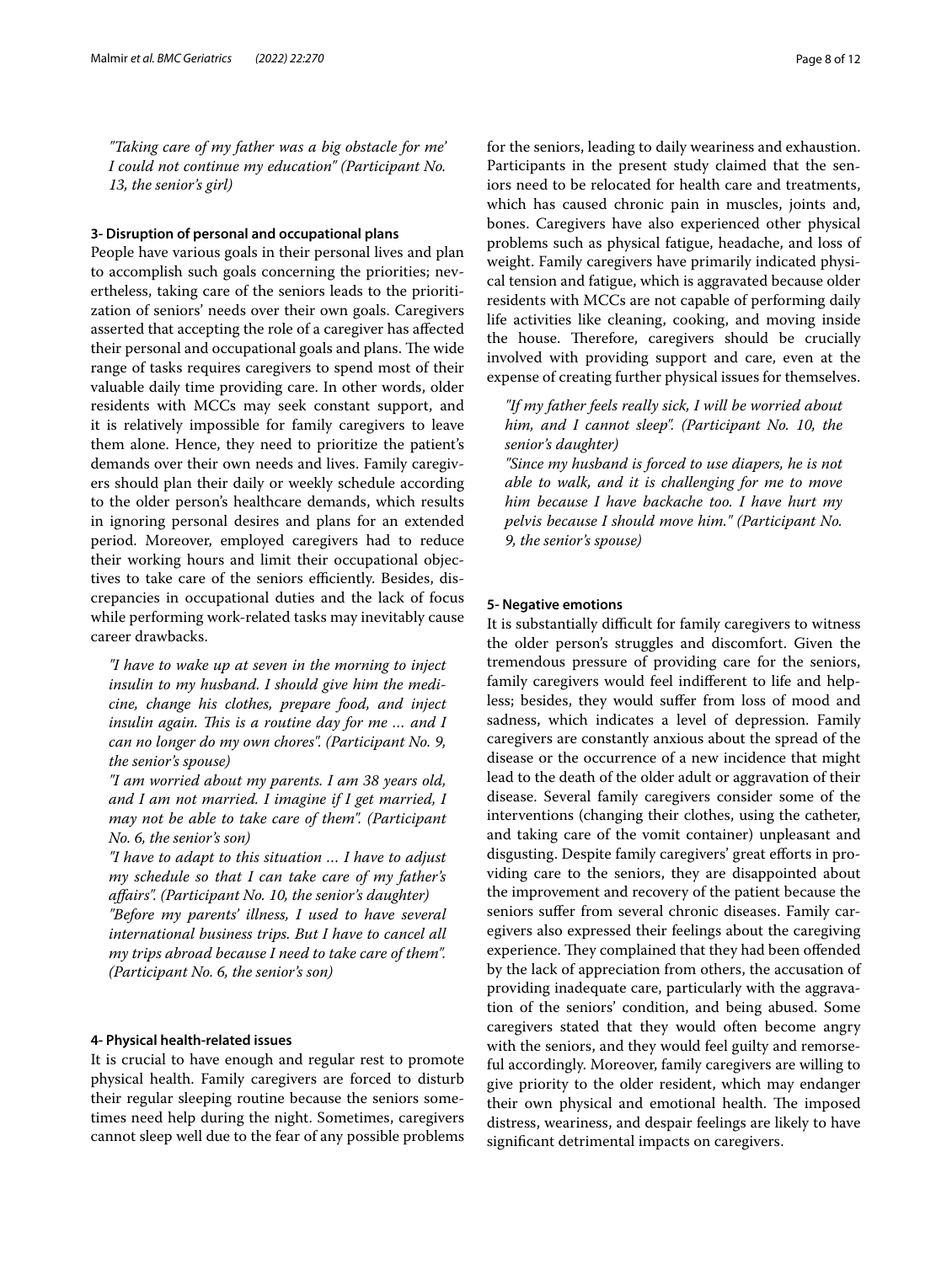*"I feel really tired … our mental state is afected by this issue … sometimes, I feel I cannot tolerate the condition anymore …. I often lose my patience … when the senior's condition becomes worse, it makes you angry and anxious … it is really tough". (Participant No. 5, the senior's daughter)*

*"We are constantly under pressure because we do not know what is going to happen next … when I want to go to the bathroom, I usually look at my father and his chest to check if he is breathing. We would always screen his conditions. When he remains silent, I would approach him and monitor his conditions" (Participant No. 10, the senior's daughter)*

*"We have been treating his heart for several years, but there has been no improvement. We constantly attempt to control his blood sugar, but it is always abnormal; hence, he needs to take insulin. It is impossible to recover from Parkinson. Besides, hepatitis might contribute to various diseases. What are just looking for a miracle". (Participant No. 10, the senior's daughter)*

*"Other siblings no longer appreciate my eforts". (Participant No. 2, the senior's daughter-in-law)*

*"Sometimes I get nervous; however, I usually feel ashamed and I apologize afterward". (Participant No. 10, the senior's daughter)*

*"My brothers and sister live in another city and are busy with their own lives. I am the only one who takes care of our father. It is a bad feeling. I think I am being abused." (Participant No. 7, the senior's daughter)*

#### **6‑ Dealing with the high costs of care**

Caregivers argued that, regardless of the imposed problems in their personal, family, social, physical, and psychological life, they are also faced with fnancial issues. The majority of such financial difficulty is associated with various treatment expenses, including medicine and necessary equipment such as diapers, disposable catheters, dressings, serum, medication injection, as well as the expenses regarding some specialized care, including a home visit by the physician, nurse, or physiotherapist. Given that it requires a signifcant amount of money to cover the taking care of older citizens with MCCs and the majority of such patients do not have a paid job, family caregivers are constantly seeking fnancial resources. These caregivers often decide to restrict their personal and family budgets to cover the caregiving costs. Furthermore, family caregivers in Iran are usually forced to pay out-of-pocket to access immediate healthcare services. Finally, it is noteworthy that the growing infation rate in Iran can also aggravate the existing fnancial burden on the family caregivers.

*"We have to buy much equipment because they are frequently consumed; for instance, we are always out of diapers because we need to change his diapers three times a day … besides, we are in constant need of plaster and dressings, catheters, serum, and other equipment". (Participant No. 1, the senior's son) "We asked for home-visit physiotherapy services due*  to my mother's condition. The physiotherapist vis*ited my mother for two sessions, but the expenses are really high". (Participant No. 1, the senior's son)*

#### **Discussion**

This study aimed to identify the challenges that affect family caregivers of seniors with multiple chronic diseases. " The impact of caregiving on family relationships " is regarded as one of the major challenges. Family caregivers have to spend much time with the seniors. Hence, they fail to pay enough attention to their spouse and children. Caregivers prioritize the measures they should take for their patients  $[27]$  $[27]$ . This may lead to incompatibility between the children and the caregiver due to lack of attention; besides, the caregiver will experience a cold relationship with his/her spouse because of the lack of proper emotional connection. Williams et al. (8) reported that providing care for seniors with MCCs infuences caregivers' family relationships, including conjugal relationships [[8\]](#page-11-4). It is also likely to observe adverse social efects in family relationships with spouses, children, and other close people. Nonetheless, this issue has received relatively little attention in the literature  $[28]$  $[28]$ . The caregiving burden can cause frustration among family members and disrupts the emotional atmosphere at home. Amirkhanyan and Wolf [[29\]](#page-11-25) concluded that the psychological efects of providing care are experienced by all family members [\[29\]](#page-11-25). In the present study, the following subcategories were extracted as novel fndings regarding family caregivers of seniors with MCCs: "Ignoring their own children's needs", "children incompatibility", and "Impaired emotional atmosphere". Therefore, it is necessary to consider these three subcategories for the efectiveness of caregiver-related interventions.

As another challenge for family caregivers, "disruption of social relationships" can be contributed to place and time limitations. These restrictions are imposed due to the seniors' condition, who are often unable to relocate and do their daily activities. Ploeg et al. [[6\]](#page-11-2) claimed that the multifaceted nature of caregiving responsibilities in some caregivers of seniors with MCCs and Alzheimer's could result in constant homestay  $[6]$  $[6]$  $[6]$ . This situation leads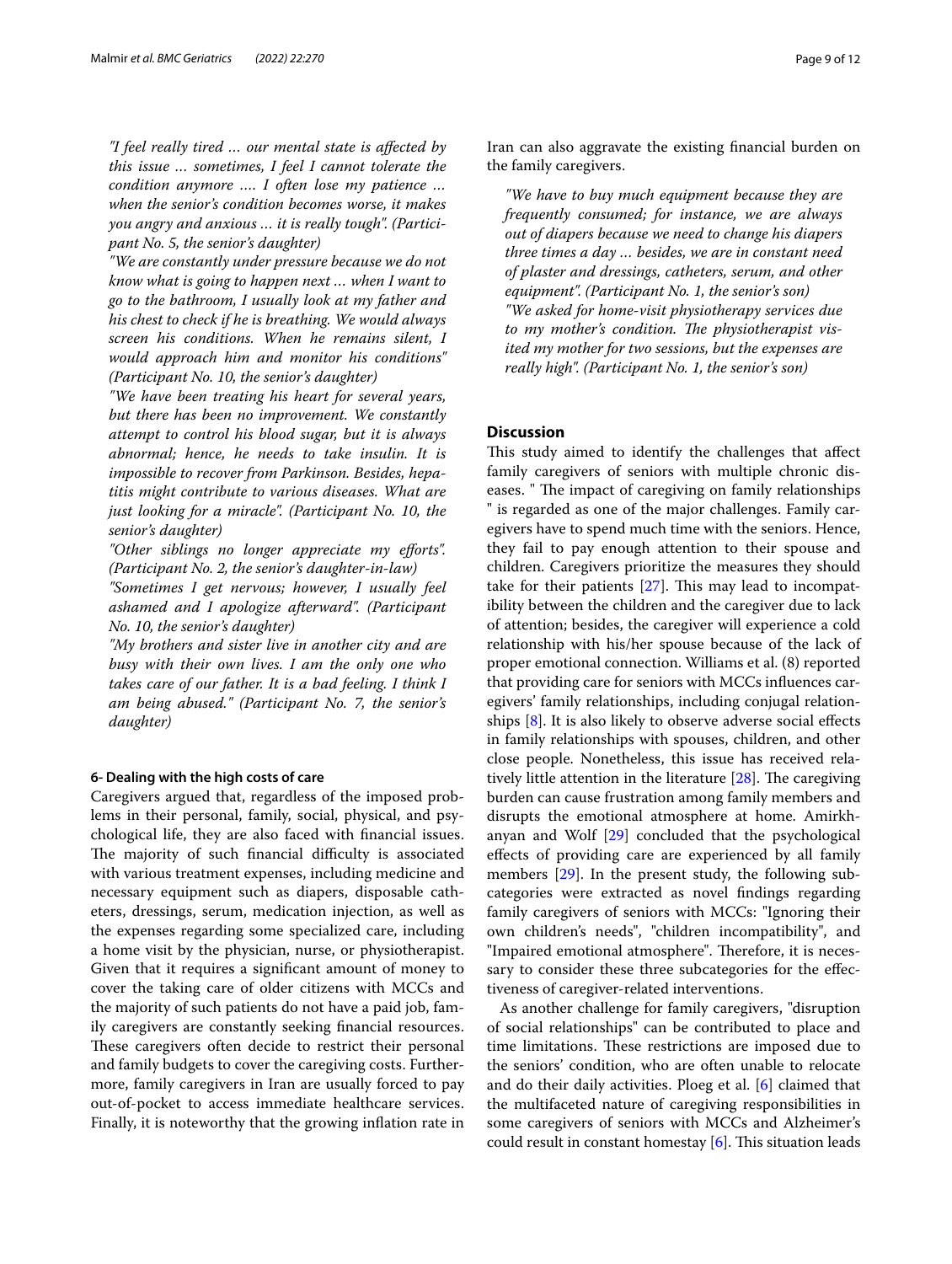to the deprivation of social activities such as education as well as reduced interactions with friends and trav-els. Blusi et al. [[30\]](#page-11-26) indicated that the intensity of caregiving tasks and continuous residence at home might lead to feeling social isolation among caregivers [\[30](#page-11-26)]. To reduce such isolation, caregivers should be engaged in virtual associations and respite care. It is also noteworthy that previous studies have not examined dropping out of school; hence, the present study is the frst one in this case.

Family caregivers claimed that it could also lead to the Disruption of personal and occupational plans. Caregivers are faced with two fundamental responsibilities: their personal life and taking care of the seniors. The majority of caregivers prefer the seniors' afairs over their personal life, which results in the disruption of everyday life routines. It is believed that seniors with MCCs have laborious and time-consuming needs that are often more important than the caregiver's personal needs [[6\]](#page-11-2). Peacock et al. [[20\]](#page-11-16) used the term "life on hold" for caregivers since they were also forced to make adjustments in their jobs (e.g., leave of absence, relocation, & even leaving work) [[20\]](#page-11-16). Faronbi et al. [\[31](#page-11-27)] asserted that taking care of the seniors prevents caregivers from attending their daily or family occasions and also other personal responsibilities; in addition, they are required to spend less time, leave, or disregard their family and work  $[31]$  $[31]$ . Therefore, it is suggested to strike a balance between personal life and care to be able to manage both sides properly [[32,](#page-11-28) [33\]](#page-11-29).

Physical health-related issues while taking care of the seniors are regarded as another challenge. Caregivers are forced to move the seniors for diferent tasks, which can cause Physical issues such as backache, painful wrist, pelvic pressure, pain in the body, and bruises for the caregiver. The findings of Alam & Abd Elhameed's study revealed that caregivers' physical health status has reduced. They argued that caregivers who take care of patients with chronic illnesses were at greater risk of losing physical strength and deteriorating their health [\[34](#page-11-30)]. There is no definite timetable for such care, and this can disrupt the caregiver's sleeping schedule as well. It leads to several problems such as nocturnal sleeping disorders, insomnia, irregular sleeping schedule, and being forced to wake up early in the morning. Sleeping disorders refer to a common and complex problem among the family caregiver population  $[35]$  $[35]$ . The physical health status of family caregivers is a crucial health issue that requires serious attention from health care providers; hence, it is imperative to take into account some strategies to promote their health as a priority in health care in the community.

Caregivers also reported Negative emotions as another challenge. Family caregivers become indiferent, unmotivated, and helpless over time; they also sufer from grief and depression as a result of constant stress because they are worried about losing the seniors or the exacerbation of their illnesses. The findings of three meta-analyses estimated that 26% to 57% of caregivers might experience depression accordingly [[36–](#page-11-32)[38\]](#page-11-33). Ploeg et al. [\[39\]](#page-11-34) conducted a seminal study and concluded that taking care of a person with dementia and MCCs is associated with signifcant emotional and psychological burdens [\[39](#page-11-34)]. Despite the great efforts by family caregivers, they are often hopeless regarding the seniors' recovery because they are sufering from multiple illnesses. Moreover, caregivers argue that they are sometimes ofended by the lack of gratitude from others, the accusation of inadequate care, and the fact that they are being abused. The review of the related literature demonstrated that the disappointment with the improvement of seniors with MCCs and their psychological distress have not been addressed in previous studies, and therefore they can be considered unique fndings of this study.

Caregivers may face dealing with the high costs of care as well. Undoubtedly, providing care requires specialized equipment and assistance that imposes signifcant expenses on the caregiver and the family. As a result, there might be a reduction in their share of preparing the necessities of life. In Iran, insurance companies do not usually cover healthcare expenses, including medicine, equipment, and specialized assistance. Therefore, increased health care costs and insufficient insurance coverage have led to a potentially devastating fnancial burden on many families [\[40](#page-11-35)]. Williams et al. [\[8](#page-11-4)] reported that fnancial health emerged as a signifcant component of sustainable care among caregivers of seniors with MCCs, provided that fnancial problems would add to the treatment and care burden  $[8]$  $[8]$ . Therefore, it seems necessary that insurance policies, charitable donations, and governmental grants should be highlighted to reduce the fnancial hardship of caregivers. Furthermore, dealing with the high costs of care is divided into "costly medicine and equipment" and "Costly professional care" in the present study. This categorization has not been proposed in previous studies where it can contribute to public policymaking in the future.

Given the tiring and stressful nature of providing care for older people with MCCs, nurses should attempt to identify the family caregivers' potential problems through interactions, propose necessary instructions, and provide sufficient support to help them overcome such problems and deliver efficient care to these patients. According to the fndings of the present study, family caregivers of patients with MCCs have sought more crucial support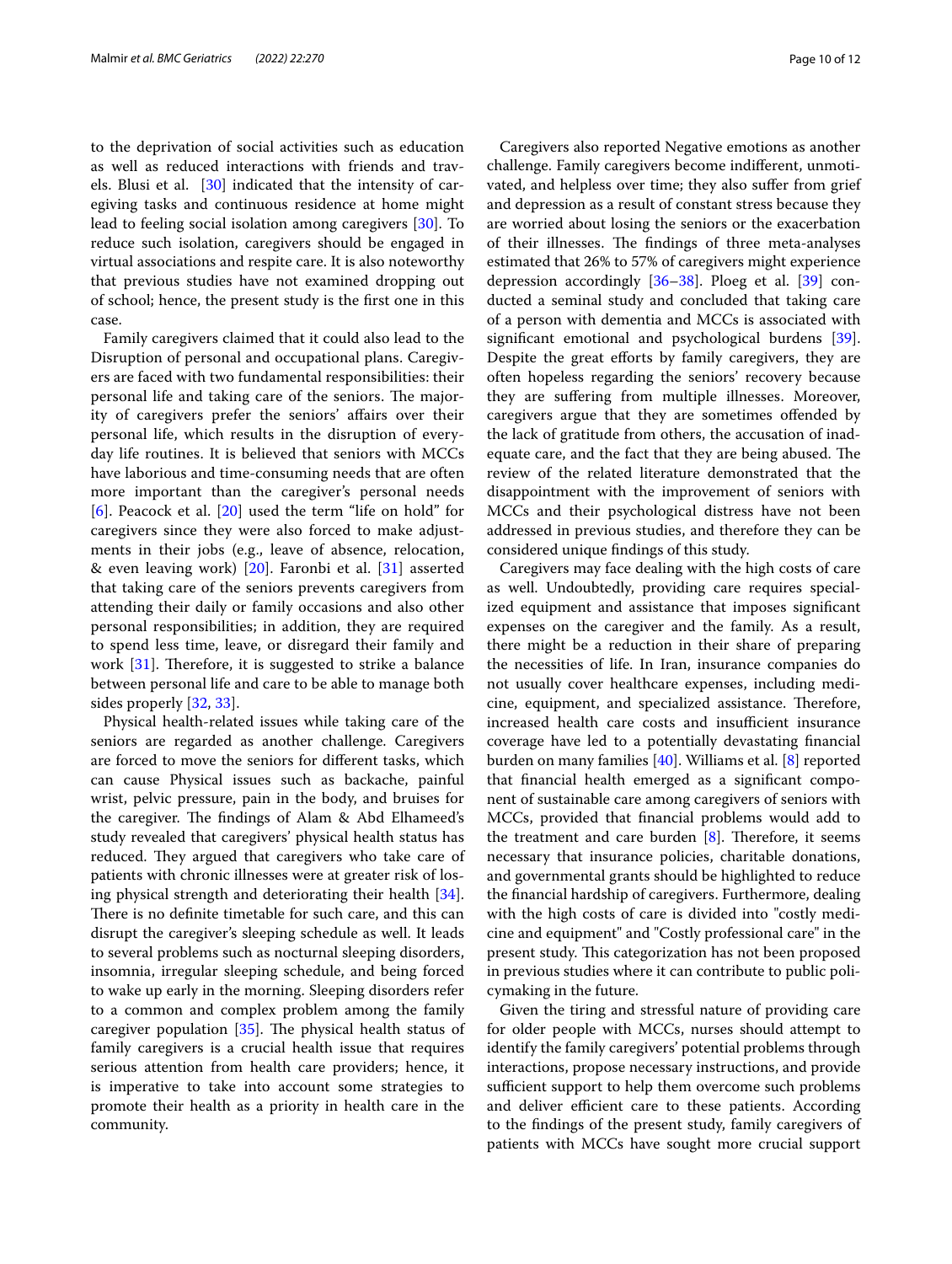and attention. Consequently, it is essential to establish more healthcare centers, improve insurance systems, as well as design and implement effective counseling measures for this group of caregivers.

#### **Limitations**

The present study also had its limitation. Due to the limited number of family caregivers, it is not possible to generalize the fndings to other family caregivers' populations. Moreover, participants' attempts to please the researcher (participant bias) can be another limitation of the study. This study represents the experiences of purposively selected family caregivers of two health centers and outpatient clinics of two public hospitals in Khorramabad, Iran. Also, due to the small number of male caregivers in these centers, we could not include more male caregivers in our study.

#### **Conclusions**

The findings revealed that providing care for seniors with MCCs can infuence diferent aspects of the family caregivers' life, such as their family and social relationships. Besides, their personal and occupational plans will be interrupted accordingly. On the other hand, the caregiver might be susceptible to physical health-related issues, negative emotions, and dealing with the high costs of care. Therefore, it is crucial to design a system so that caregivers can manage the impact of this situation on their lives. Therefore, it is suggested that interventional research should be conducted to discover practical approaches to support family caregivers.

#### **Implications**

Healthcare providers should design and plan interventions based on a caregiver-centered approach to help overcome caregivers' challenges. Results of the present study can be used as a basis for developing interventional programs to address family caregivers' challenges. These findings can also be considered as general indicators for public policies so as to support family caregivers; for instance, the fndings revealed that dealing with the high cost of care might be very useful in determining public policies for insurance and governmental support. It is assumed burdensome to take care of the senior citizen with multiple chronic diseases. Family caregivers are prone to diferent psychological and bodily issues; thus, the severe mental and physical overtiredness of taking care of the older members of the family may result in providing inefficient healthcare services. In other words, family caregivers' exhaustion may lead to durable and detrimental impacts on older patients. Hence, the

#### **Abbreviations**

MCCs: Multiple chronic conditions; CCA: Conventional content analysis; OA: Older adults.

#### **Acknowledgements**

The authors would like to express sincere gratitude to all the participants for their valuable cooperation during this study.

#### **Authors' contributions**

SM, HN, and RN contributed to the study design. SM was responsible for data collection and completed a draft report of the fndings. All authors contributed to the analysis and interpretation of the data. SM drafted the manuscript. All authors contributed to the revisions of the manuscript. All authors read and approved the fnal version of the manuscript for submission and are accountable for all aspects of the accuracy and integrity of the manuscript following ICMJE criteria.

#### **Funding**

The present study has been funded and supported by Tarbiat Modares University (grant no: 1398.045).

#### **Availability of data and materials**

The data of this study include the face-to-face interview transcripts. Raw data cannot be publicly available due to the risk of compromising participant privacy. However, data are available from the corresponding author on reasonable request.

#### **Declarations**

#### **Ethics approval and consent to participate**

This study has been performed in accordance with the declaration of Helsinki. This study was approved by the Ethics Committee of Tarbiat Modares University (no: IR.MODARES.REC.1398.045). Written informed consent was obtained from all participants, and each of them received a copy of the signed form.

#### **Consent for publication**

Not applicable.

#### **Competing interests**

The authors declare that they have no competing interests.

#### **Author details**

<sup>1</sup> Nursing Department, Faculty of Medical Science, Tarbiat Modares University, Tehran, Iran. <sup>2</sup> Department of Nursing, School of Medical Sciences, Tarbiat Modares University, Tehran, Iran. <sup>3</sup> Nursing and Midwifery Care Research Center, School of Nursing and Midwifery, Tehran University of Medical Sciences, Tehran, Iran.

Received: 29 July 2021 Accepted: 2 March 2022 Published online: 01 April 2022

#### **References**

- <span id="page-10-0"></span>1. World population ageing, 1950-2050 / Department of Economic and Social Afairs, Population Division. United Nations. Department of E, Social Afairs. Population D, editors. New York: United Nations; 2002.
- <span id="page-10-1"></span>2. Hosseini MA, Mehri S, Fallahi-Khoshknab M, Mohammadi-Shahbelaghi F, Akbari-Zardkhaneh S. The status of ageism in caring for elderly patients from nurses' perspective. JCCNC. 2020;6(4):289–96.
- <span id="page-10-2"></span>3. Ploeg J, Canesi M, Fraser KD, McAiney C, Kaasalainen S, Markle-Reid M, et al. Experiences of community-dwelling older adults living